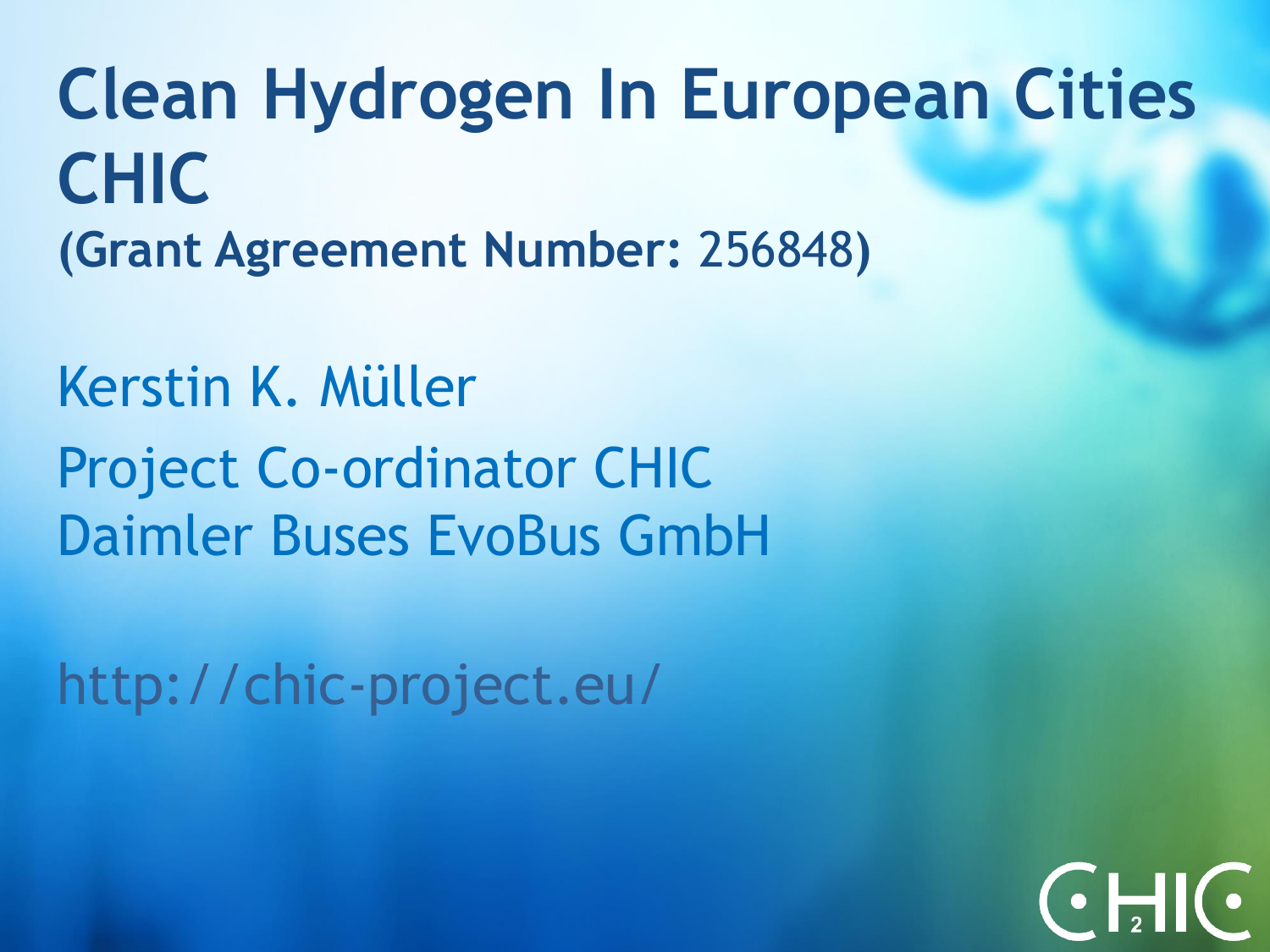# **CHIC PROJECT OVERVIEW**



#### **In Brief**

- •Call: SP1-JTI-FCH.2013.1.1
- Category: Transport and Refuelling Infrastructure
- •April 1,2010 December 31, 2016 (81 months)
- •€25.83 Mio. EU funding /**€**81.8 Mio total funding
- •**23 partners** from **8 countries** (10 transport companies; 8 industry partners; 5 research / consultants)
- •**26 fuel cell buses** operated in 5 Phase 1 cities; together with Phase 0 cities more than **56 H2FC buses**  demonstrated in total, plus **4 ICE**   $H_2$  buses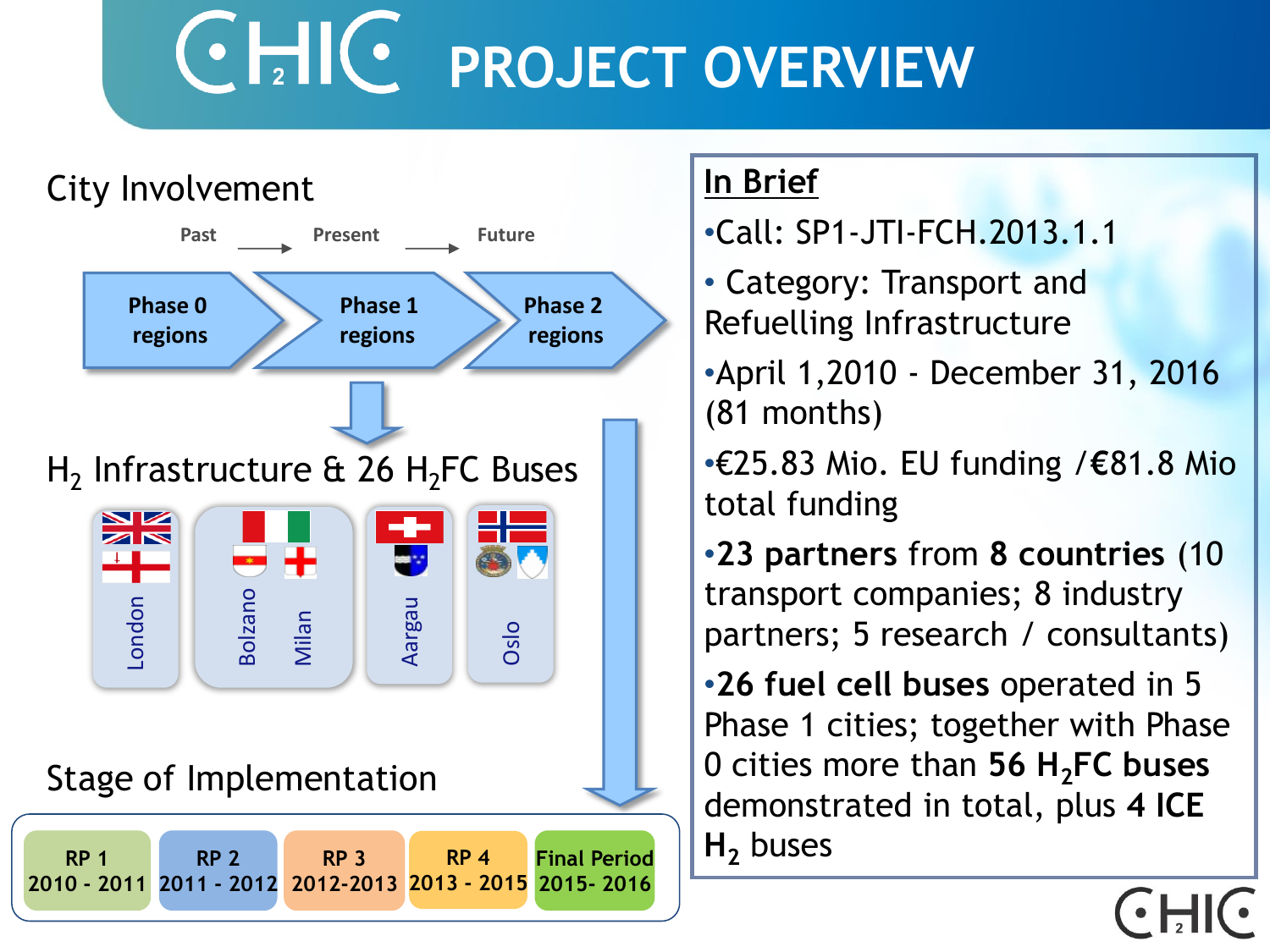# **PROJECT TARGETS AND ACHIEVEMENTS**

| <b>Programme</b><br>objective/target                                  | <b>Project</b><br>objective/target                                         | <b>Project</b><br>achievements to-date                                                                   | <b>Expected</b><br>final<br>achievement |
|-----------------------------------------------------------------------|----------------------------------------------------------------------------|----------------------------------------------------------------------------------------------------------|-----------------------------------------|
| AIP : Hydrogen Infrastructure                                         |                                                                            |                                                                                                          |                                         |
| Capacity of<br>$200$ kg/day,<br>upgradable to 100<br>vehicles per day | Capacity of 200kg/day;<br>upgradable to 100<br>vehicles per day<br>(400kg) | All Phase 1 cities have<br>installed the required<br>refuelling capacity and<br>ensured 'up-gradability' | 100%                                    |
| <b>Availability of</b><br>station 98%                                 | <b>Availability of station</b><br>98%                                      | > 98% at most sites<br>> 93% at all sites<br>about 96% across all sites                                  | 100%                                    |
| <b>Production</b><br>efficiency target<br>50-70%                      | <b>Production efficiency</b><br>target 50-70%                              | $> 50\%$<br>except one site                                                                              | 100%                                    |
| <b>Additional target</b>                                              | <b>Replacement of</b><br>500.000 diesel fuel                               | <b>Phase 0 cities: 2.797.940</b><br><b>Phase 1 cities: 1.207.839</b>                                     | 100%                                    |

 $\left( \cdot \right)$ 

 $\overline{\mathbf{C}}$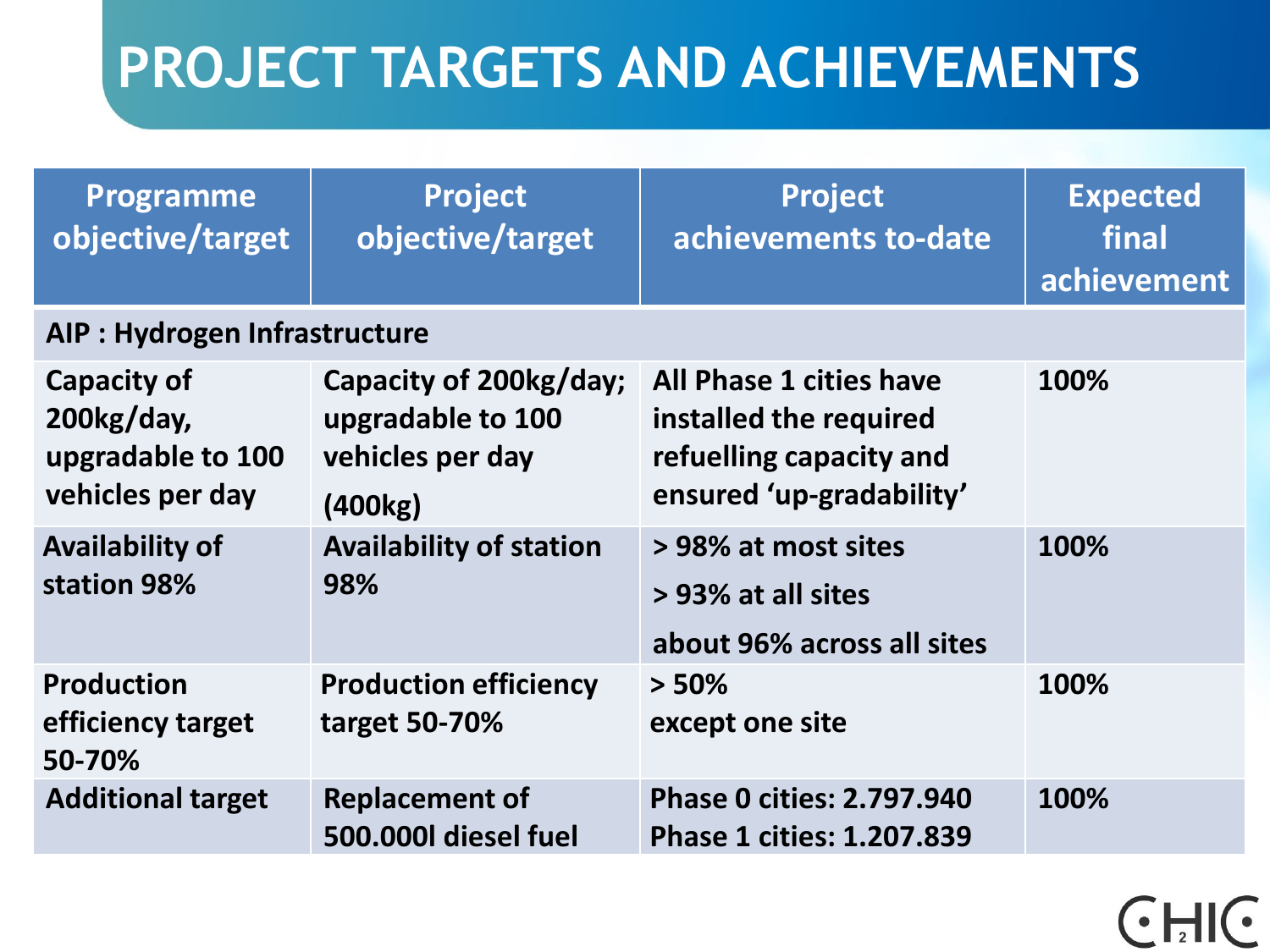# **PROJECT TARGETS AND ACHIEVEMENTS**

| <b>Programme</b><br>objective/target                                         | <b>Project</b><br>objective/target                                       | <b>Project</b><br>achievements to-date                                                                              | <b>Expected final</b><br>achievement |
|------------------------------------------------------------------------------|--------------------------------------------------------------------------|---------------------------------------------------------------------------------------------------------------------|--------------------------------------|
| <b>AIP: Fuel Cell Buses</b>                                                  |                                                                          |                                                                                                                     |                                      |
| >4000h lifetime<br>initially, min.6000h<br>lifetime as program<br>target     | <b>Fuel cell lifetime</b><br>>6000h                                      | 7.886h/bus excluding ICE<br>buses in Berlin                                                                         | 100%                                 |
| <b>Fuel consumption &lt;</b><br>11-13kg/100km<br>depending on drive<br>cycle | <b>Average fuel</b><br>consumption < 13kg<br>depending on drive<br>cycle | 12,0 kg/100km (excl.<br>ICE H <sub>2</sub> & incl. 18m buses)<br>9,8 kg/100 km Phase 1<br>cities (12m, 13m in Oslo) | 100%                                 |
| <b>Additional target</b>                                                     | <b>Minimum running</b><br>distance of<br>2,75 Mio km of fleet            | 8,35 Million km                                                                                                     | 100%                                 |
| <b>Additional target</b>                                                     | Minimum of<br>160.000h of<br>operation of fleet                          | 425.854h                                                                                                            | 100%                                 |
|                                                                              |                                                                          |                                                                                                                     | $\sim$                               |

 $C$   $\overline{d}$ 

 $\bullet$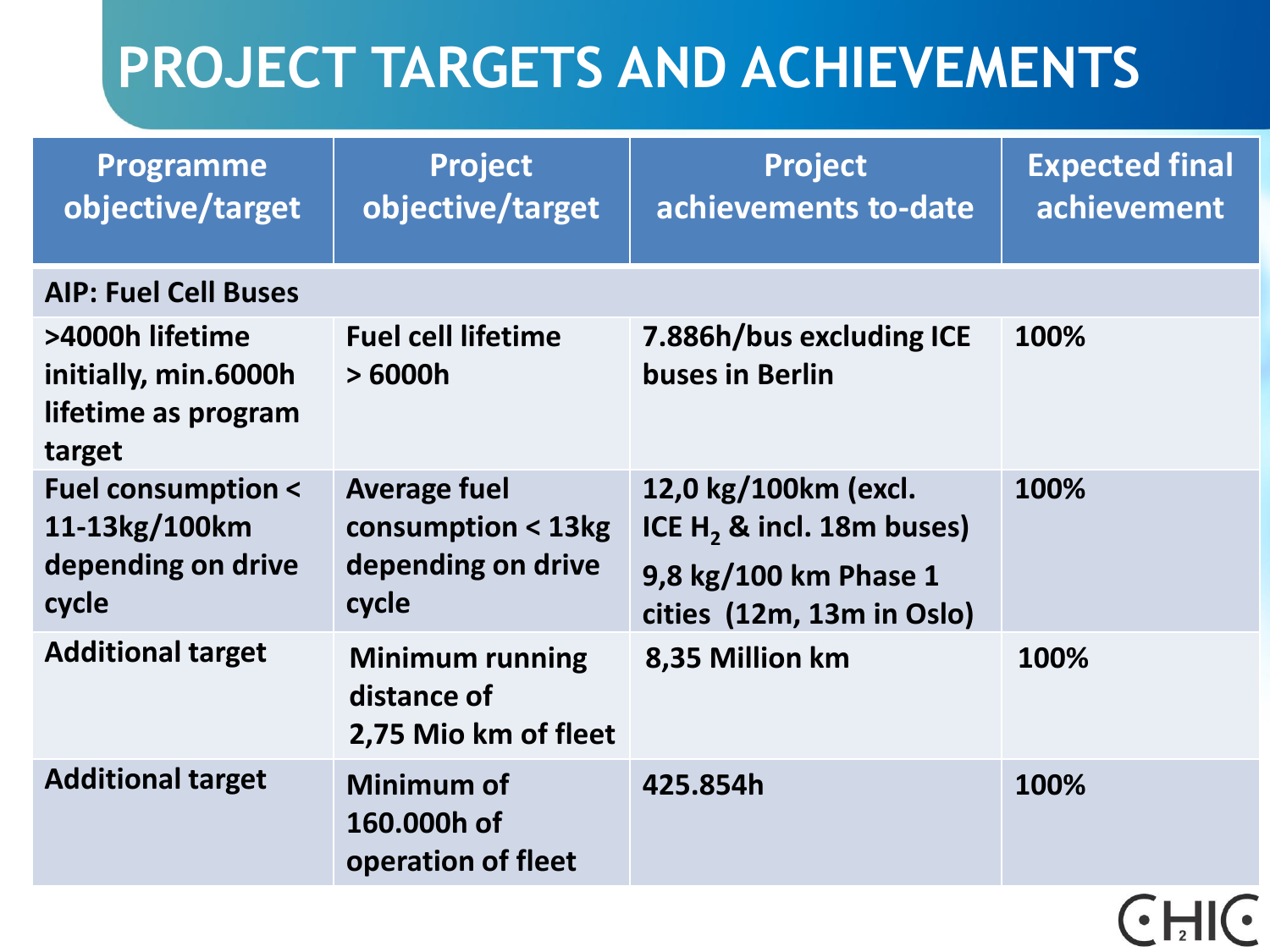# **PROJECT TARGETS AND ACHIEVEMENTS**

| <b>Programme</b><br>objective/target                                                                        | Project<br>objective/target                                                                                        | Project<br>achievements to-<br>date                                                                               | <b>Expected final</b><br>achievement &<br>explanation                                                                              |
|-------------------------------------------------------------------------------------------------------------|--------------------------------------------------------------------------------------------------------------------|-------------------------------------------------------------------------------------------------------------------|------------------------------------------------------------------------------------------------------------------------------------|
| AIP: Targets that present challenges for CHIC                                                               |                                                                                                                    |                                                                                                                   |                                                                                                                                    |
| <b>Hydrogen purity and</b><br>vehicle refueling time<br>(according to SAE or<br>analogous<br>specification) | <b>Hydrogen purity and</b><br>vehicle refueling<br>time (according to<br><b>SAE or analogous</b><br>specification) | <b>Refuelling times have</b><br>been fully achieved<br><b>Hydrogen Purity</b><br>measurement an<br><b>issue</b>   | 100%<br>95% Hydrogen purity is<br>not an issue in CHIC                                                                             |
| <b>OPEX &lt; 10€/kg</b><br>(excl. tax)                                                                      | <b>OPEX &lt; 10€/kg</b><br>(excl. tax)                                                                             | <b>All available OPEX</b><br>figures from the<br><b>Phase 1 Sites</b><br>currently exceed the<br>$10 \text{€/kg}$ | $<$ 5%<br><b>Contractual</b><br>arrangements (such as<br>service charges) may<br>keep OPEX at a rather<br>high level in the Cities |
| <b>Availability &gt; 85%</b><br>with maintenance as<br>for conventional<br><b>buses</b>                     | <b>Average availability</b><br>of fuel cell buses ><br>85%                                                         | 70% based on<br>operation time                                                                                    | 100%.<br><b>Steady improvement</b><br>occuring as technical<br>issus resolved,                                                     |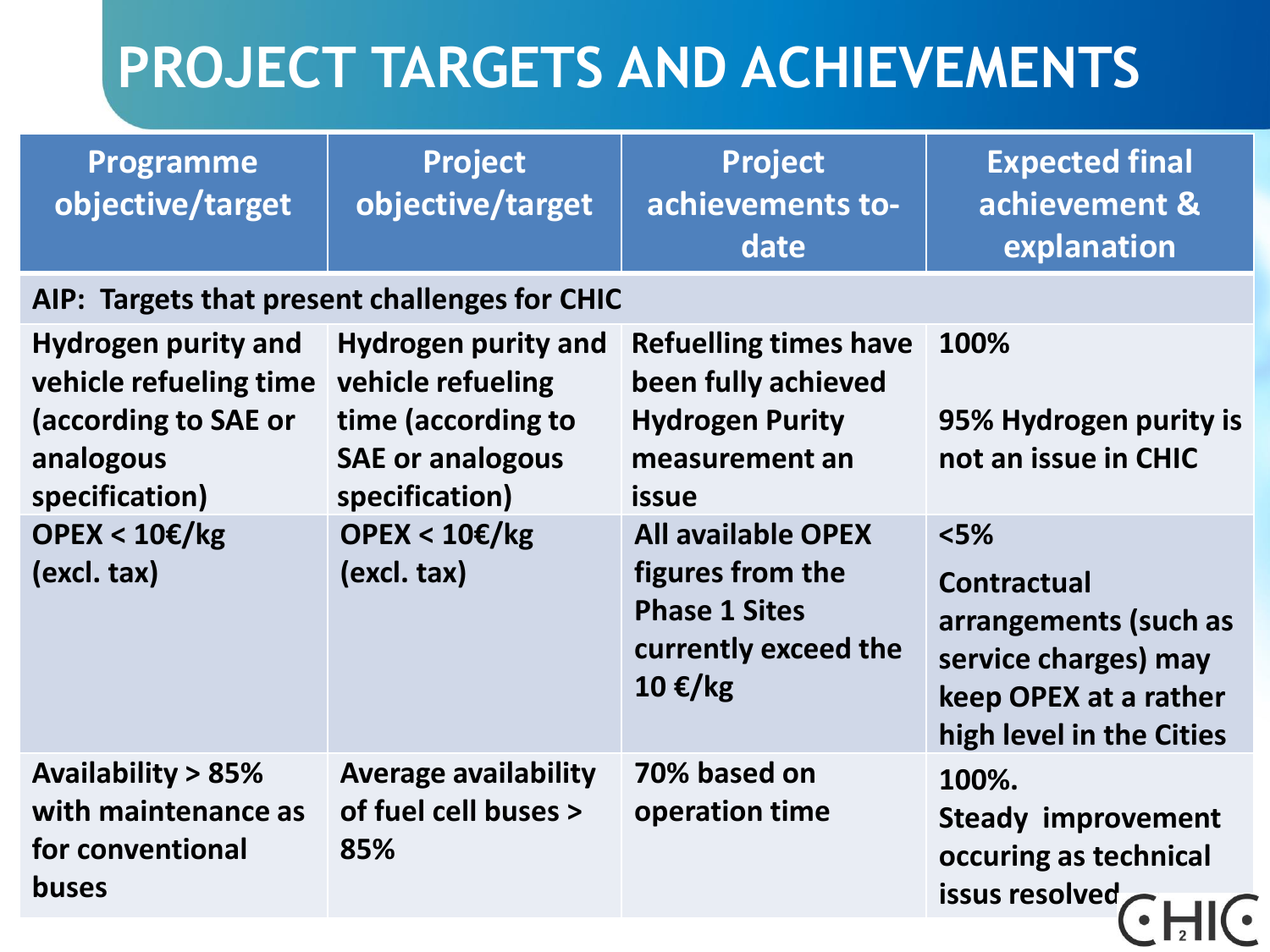### **CHIC ACHIEVEMENTS COMPARED STATE OF ART**

|                                          | <b>Current status</b><br><b>NREL Report</b><br>(Range) | <b>NREL</b><br><b>Ultimate</b><br><b>Target</b> | <b>Current status CHIC</b>                                                                       | <b>Comment</b>                                                |
|------------------------------------------|--------------------------------------------------------|-------------------------------------------------|--------------------------------------------------------------------------------------------------|---------------------------------------------------------------|
| <b>Bus Lifetime</b><br>years/km          | $2.5 - 5$ years/<br>12.347-175.263<br>km               | 12/804.500                                      | $1 - 4, 5/$<br>33.351 - 205.915                                                                  | <b>Similar bus life</b><br>time                               |
| Range<br>km                              | 233-473                                                | 483                                             | 213-438 excluding<br>ICE H <sub>2</sub> buses in<br><b>Berlin</b>                                | Comparable<br>operating ranges                                |
| <b>Fuel Economy</b><br>$kg H_2 / 100 km$ | 9,26-16,34                                             | 8,82                                            | 8,0-16,4<br>$(16, 4 \text{ Kg is for } 18 \text{ m})$<br>all NREL values are<br>for 40 ft buses) | <b>Slightly better</b><br>fuel economy in<br><b>CHIC</b>      |
| <b>Bus</b><br><b>Availability</b>        | 45%-72%                                                | 90%                                             | 38%-85%                                                                                          | Availability<br>remains a<br>challenge in all<br>bus projects |

**CHIC**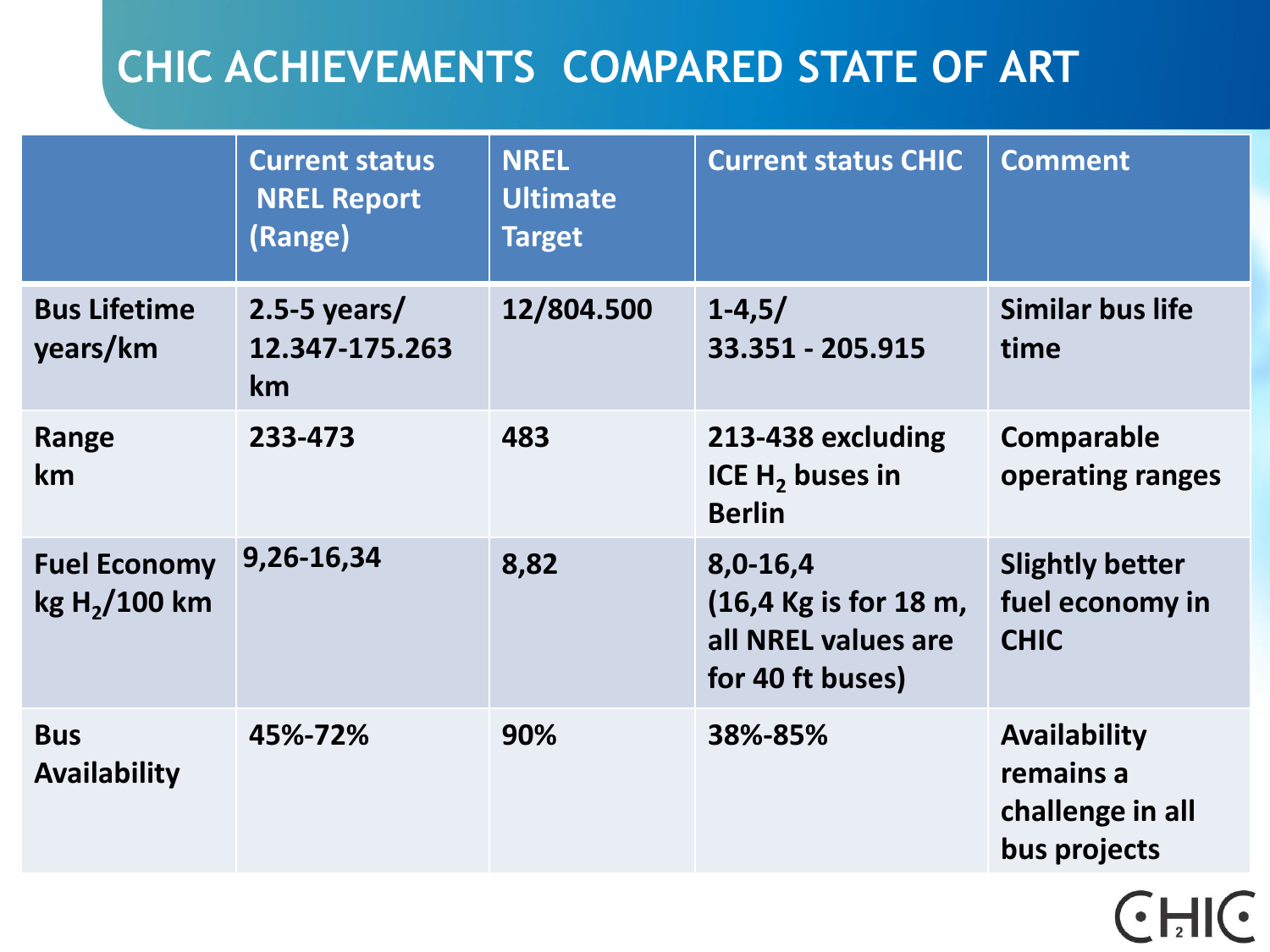### **Next Steps?**

### • The CHIC cities are:

- Continuing to add to learning on the technology until end 2016
- considering continuing the operation of fuel cell buses after the end of the project in December 2016
- considering adding fuel cell buses to their current bus fleet
- participating (most) in the FCH JU Fuel Cell Bus Commercialisation Study, which is making plans to deploy a larger pan-European fleet of 300-600 buses by 2020, with the explicit aim of realising cost reduction.
- Supporting additional EU-funded projects deploying fuel cell buses which have started since the inception of CHIC:
	- CHIC continuing to engage with a range of other projects to share information (e.g. High V.Lo; 3 Emotion)
	- CHIC project partners are actively engaging with cities to become Phase 2 partners
	- The CHIC project partners have developed materials for cities interested in fuel cell bus deployment on HRS implementation procedures and investments, analysis on bus workshops investments, lessons learnt on trainings etc.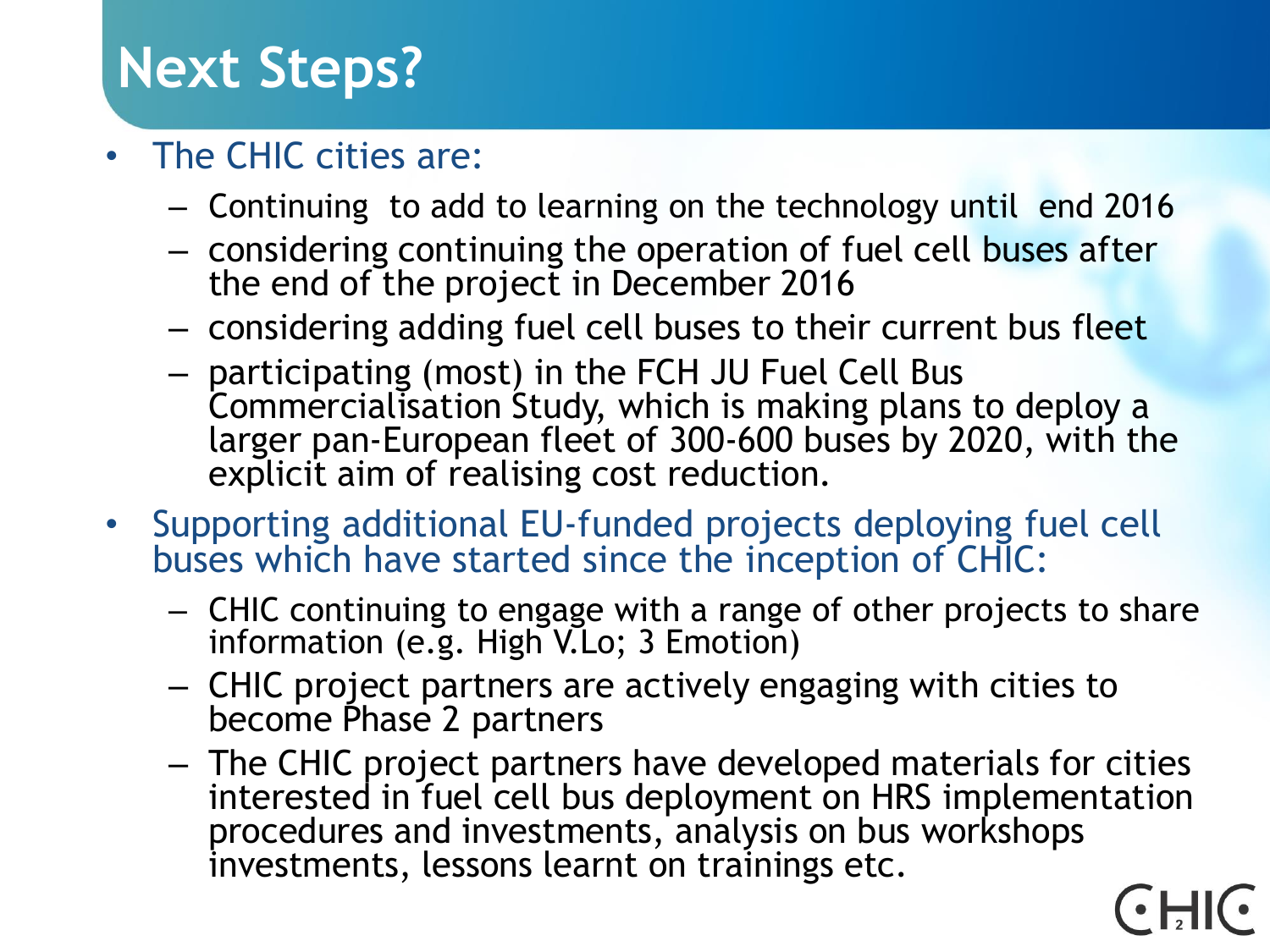### **RISKS AND MITIGATION**

- Bus Availability Target: > 85% with maintenance as for conventional buses
- Bottlenecks and risks: The move to the hybrid architecture and the daily operation closer to conventional buses has led to a considerably lower availability in the early years of the project than was the target. Monthly availability has ranged between 40% and 80%.
- An action plan from the bus OEMs, implemented after the midterm project review in January 2014, has successfully managed and helped to bring the availability to the target level, with some cities now reaching above 90% availability in the last few months.At that time the average monthly availability for all cities was below 60%.The actual availability in August 2015 is 70% which is closer to the KPI and shows the improvements following the action plan.
- Revision of targets: No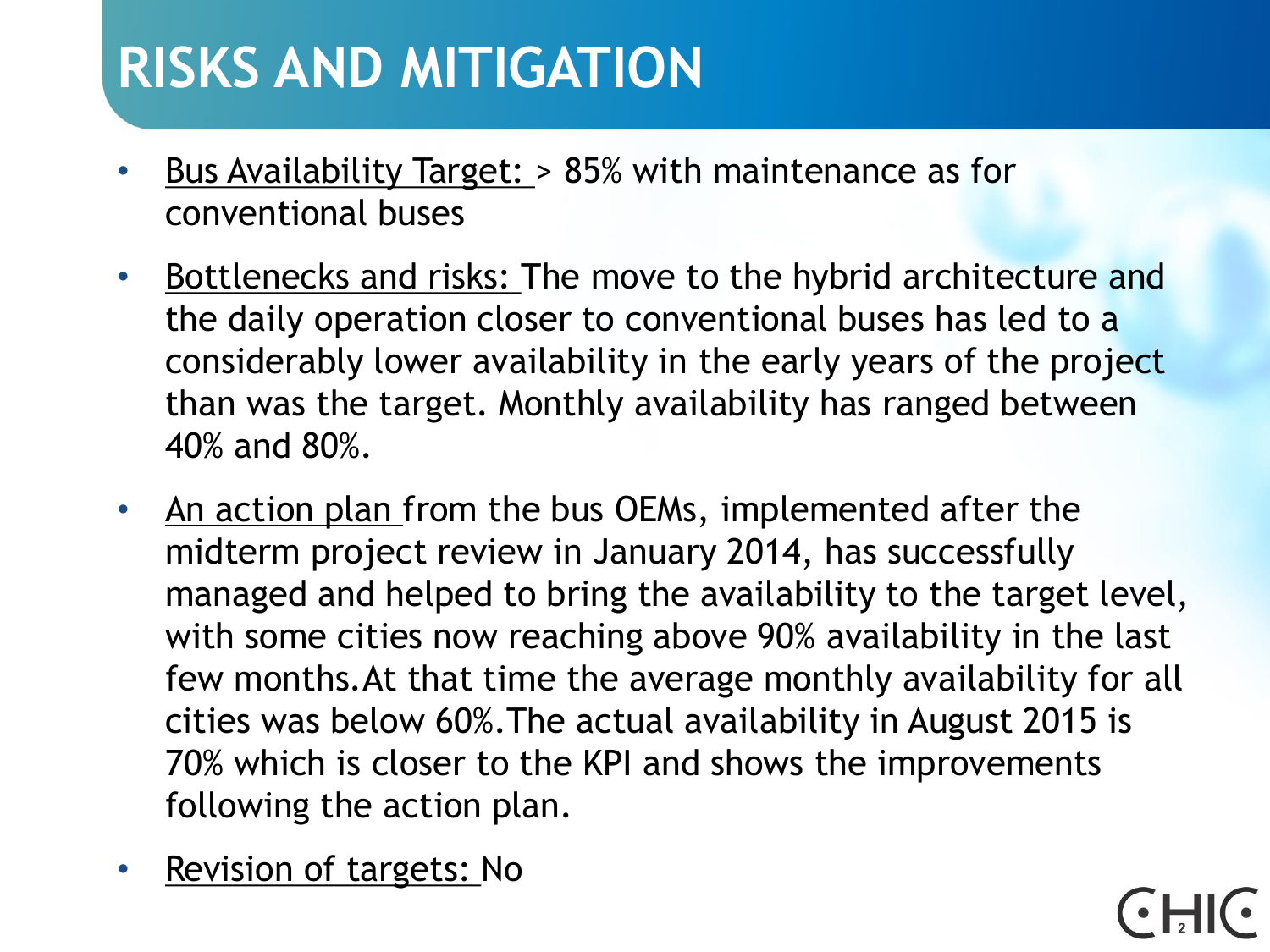# **Trend of FC Bus Availability**

#### **Availability of fuel cell electric buses - Trendline FC monthly availability**

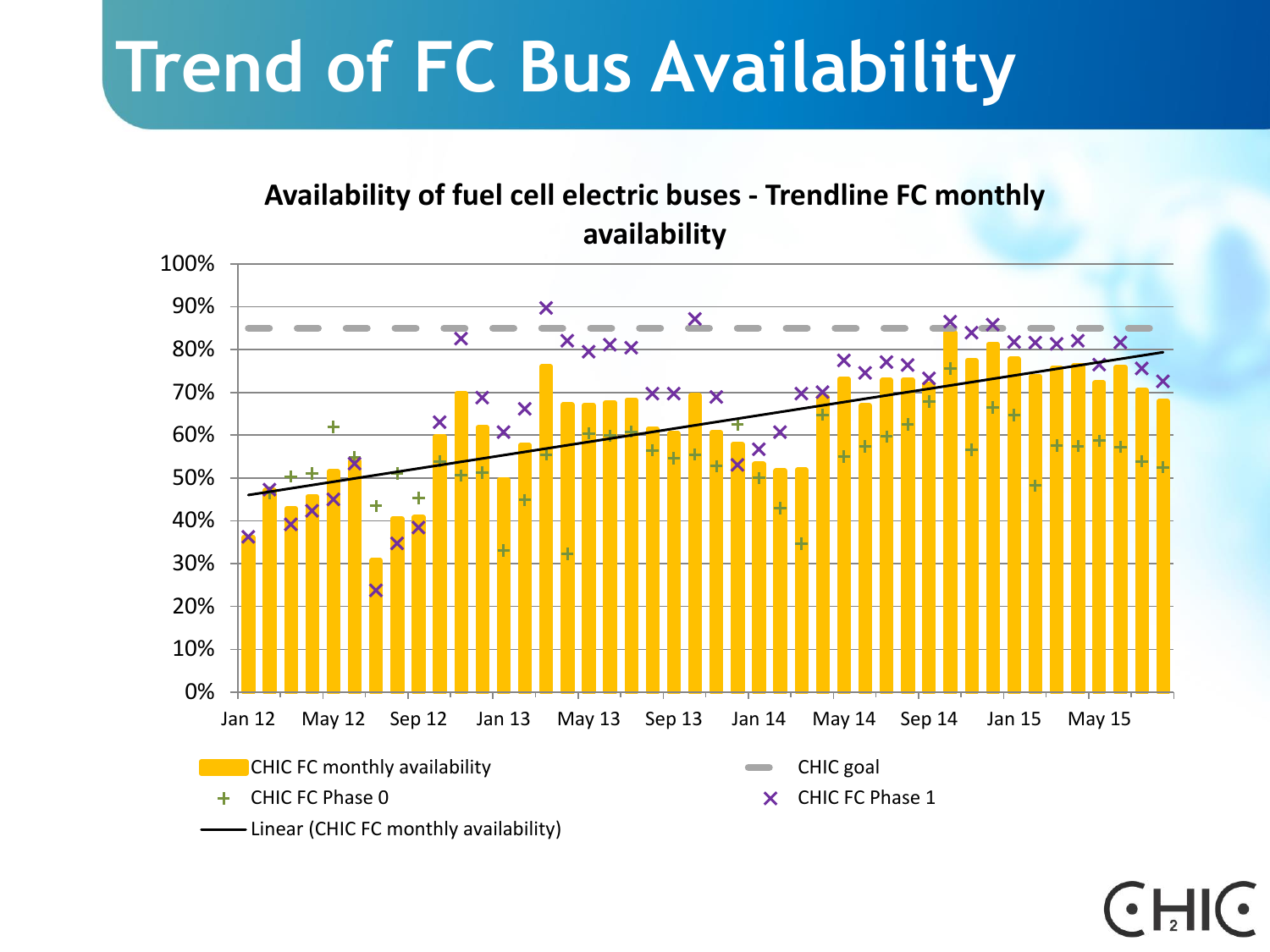### **RISKS AND MITIGATION**

- Hydrogen OPEX (Operational Expenses) Target: <10€/kg
- Bottlenecks and risks:

All available OPEX figures from the Phase 1 Sites currently exceed the 10  $E/kg$  target. This is partly due to low capacity factors of the units for on-site generation and therefore likely to improve with expected higher availabilities of the buses.

On the other hand, contractual arrangements (such as service charges) may keep OPEX at a rather high level in the cities. An estimation of power prices for example in Aargau give the following values: 12,2 ct/kWh (= about EU average / power for industry) -> Efficiency of Electrolysis 70% – 50% -> Power costs of 5,80 - 8,13 €/kg H<sub>2</sub>. Similarly the power prices in Hamburg and Oslo range from about 16 and 12 ct/kWh.

• Revision of targets:

The 5€/kg target cannot be reached, 10€/kg may be reachable.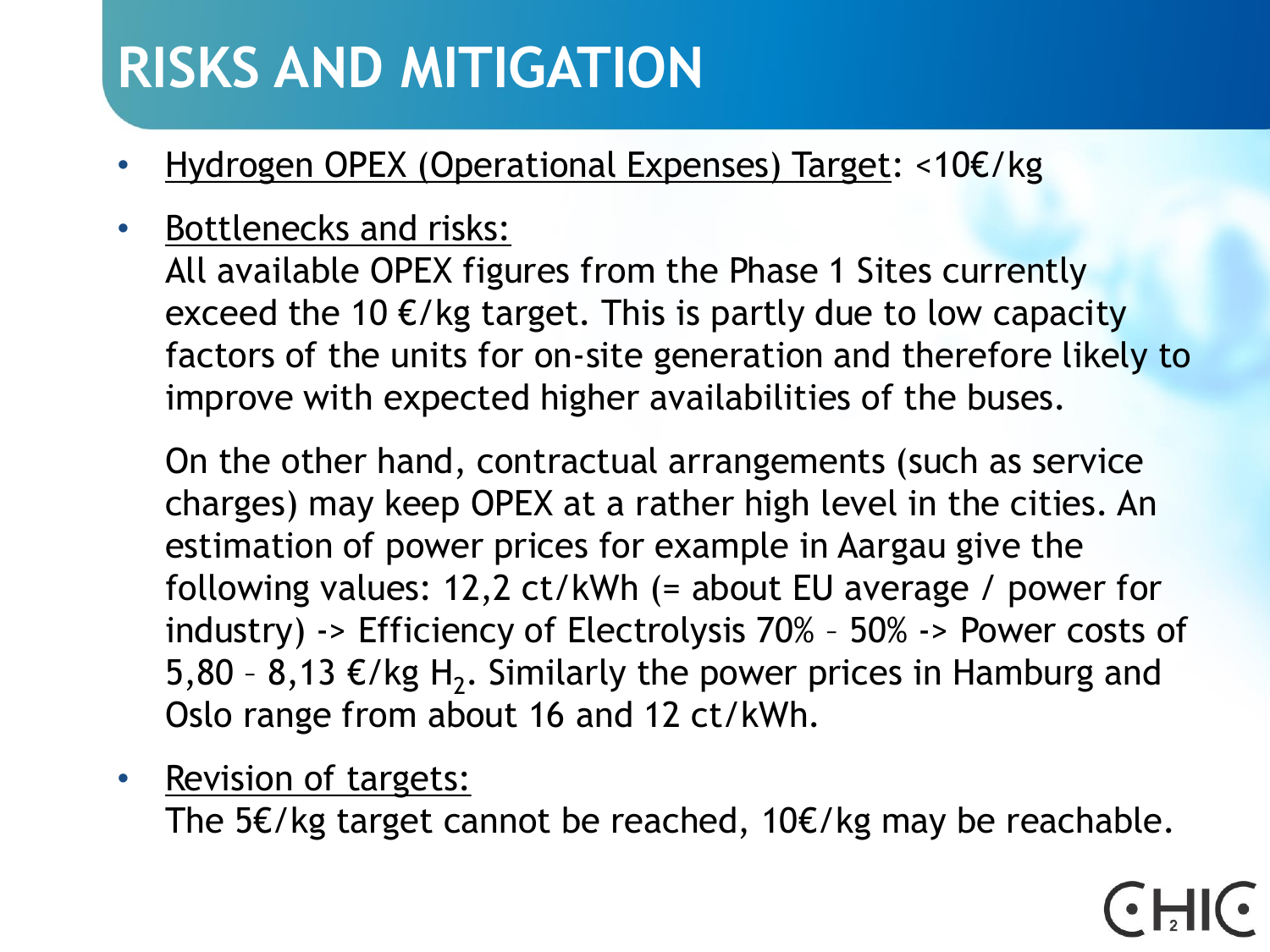### **SYNERGIES WITH OTHER PROJECTS AND INITIATIVES: European and International**

| <b>FCH and FP projects</b> | <b>Nature of interaction and joint activities</b>                                                                                                                                                                          |
|----------------------------|----------------------------------------------------------------------------------------------------------------------------------------------------------------------------------------------------------------------------|
| <b>CUTE/ HyFLEET:CUTE</b>  | Sequential demos of clean, hydrogen powered bus technology<br>[H <sub>2</sub> FC and H <sub>2</sub> ICE (HfC)] in public service for the first time $\rightarrow$<br>lessons learned used to plan and set targets for CHIC |
| <b>High VLO-City</b>       | Integration of hydrogen buses in public fleets in Flanders, Liguria<br>and Scotland $\rightarrow$ exchange of information with CHIC                                                                                        |
| <b>HyTEC</b>               | Demo. of H <sub>2</sub> FC taxies, passenger cars and scooters in London and<br>Copenhagen $\rightarrow$ exchange of information (LCA Model)                                                                               |
| <b>HyTransit</b>           | $H_2$ FC cell bus demo. in Scotland $\rightarrow$ exchange of information<br>(Data reporting methodology based on CHIC)                                                                                                    |

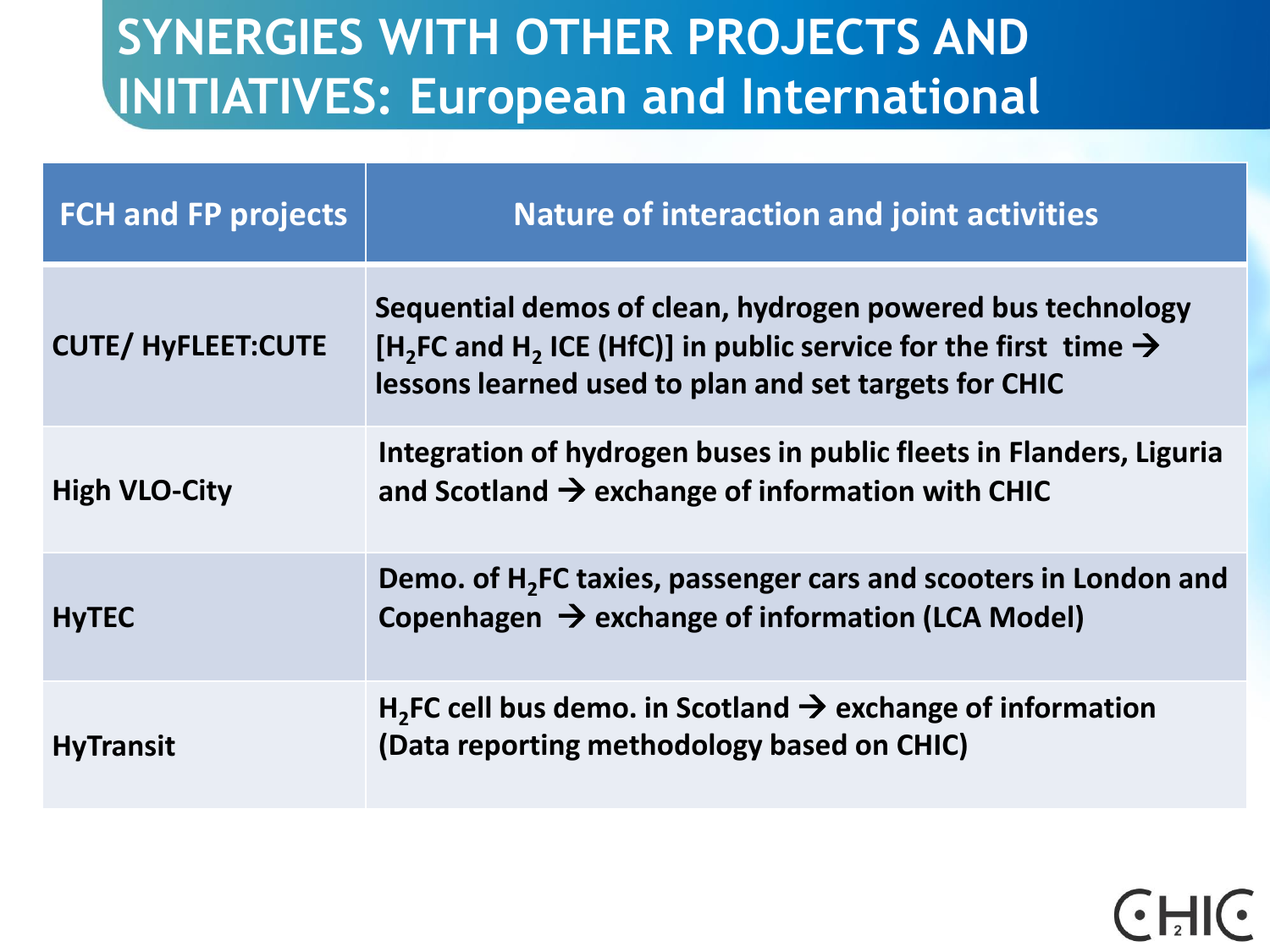### **SYNERGIES WITH OTHER PROJECTS AND INITIATIVES: European ad International**

| <b>FCH and FP</b><br>projects                                      | <b>Nature of interaction and joint activities</b>                                                                                                                                                                                                                                                                       |
|--------------------------------------------------------------------|-------------------------------------------------------------------------------------------------------------------------------------------------------------------------------------------------------------------------------------------------------------------------------------------------------------------------|
| <b>3Emotion</b>                                                    | Deployment of 21 H <sub>2</sub> FC buses in the UK, Italy, the Netherlands, France<br>and Belgium, as well as two new fueling stations (France & Italy) $\rightarrow$ CHIC<br>lessons learned being shared                                                                                                              |
| <b>Fuel Cell bus</b><br>commerciali-<br>sation study /<br>strategy | CHIC workshop held at the study general assembly in Dec. 2014; CHIC<br>partners participated in the study and are involved in the set-up of city<br>clusters; in addition CHIC workshops are being organised at the national<br>clusters meetings                                                                       |
| <b>North America</b>                                               | <b>.20 fuel cell buses in public service in Whistler until March 2014. BC</b><br>Transit is a "Phase 0 city" within the project, exchanging data and<br>knowledge<br>•International Fuel Cell Bus Workshops: Held concurrently with Bi-<br>Annual meeting in Hamburg 2013. Collaboration on California Workshop<br>2015 |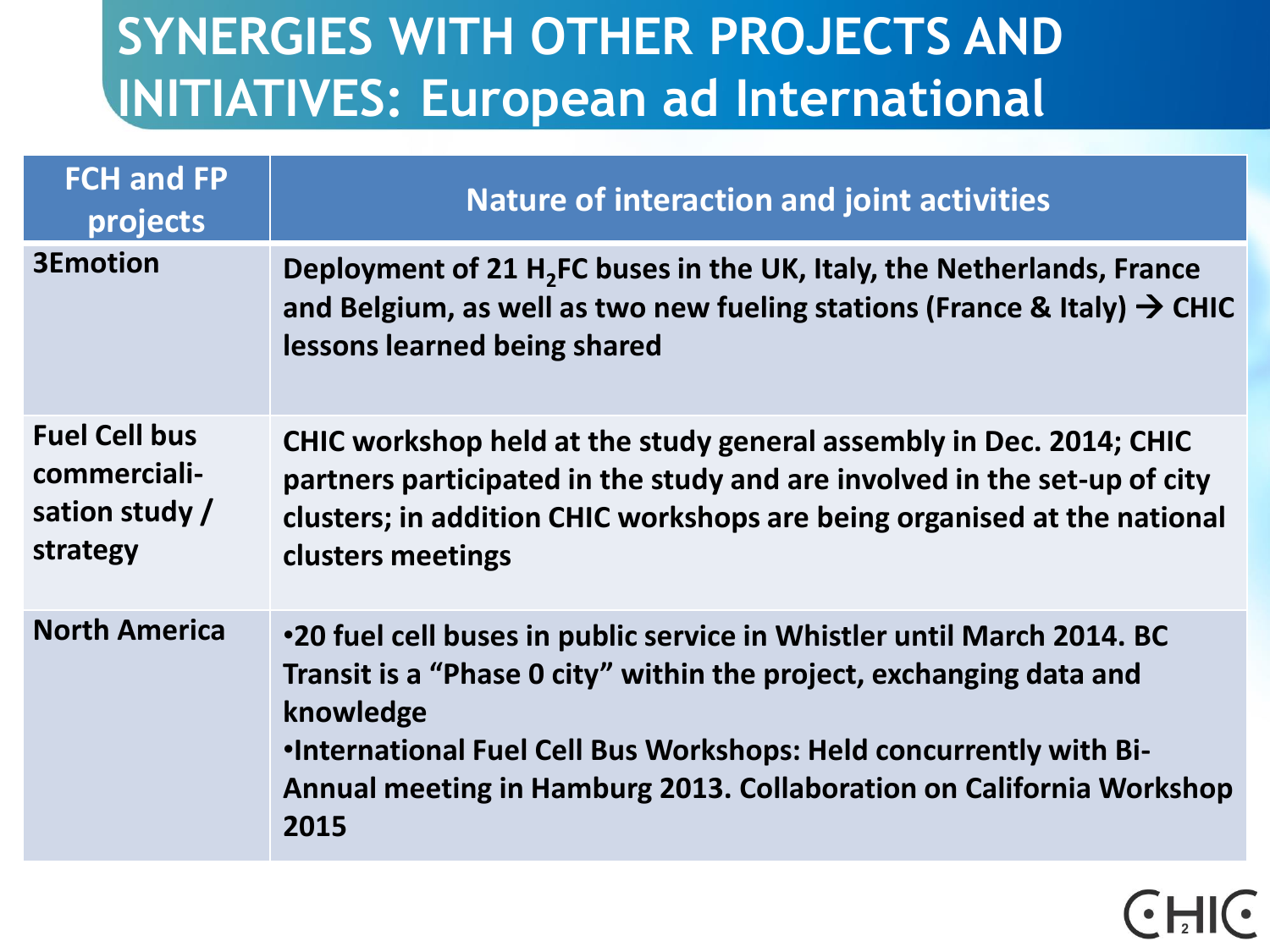# **HORIZONTAL ACTIVITIES**

| <b>Activity type</b>                        | <b>Description of activities/achievements</b>                                                                                                                                                                                                                                   |
|---------------------------------------------|---------------------------------------------------------------------------------------------------------------------------------------------------------------------------------------------------------------------------------------------------------------------------------|
| <b>Training and education</b>               | On going, special training is being provided to bus drivers,<br>technicians and emergency personnel in each participating<br>city                                                                                                                                               |
| Safety, Regulations, codes<br>and standards | . Public report on the procurement of HRS<br>. Public report on the certification of fuel cell buses and<br>refueling infrastructure sharing the experience of Hamburg<br>(DE), Cologne (DE), Whistler (CA), Oslo (NO), Aarau (CH),<br>London (UK), Milan (IT) and Bolzano (IT) |
| <b>Public awareness</b>                     | Awareness raising among the public is mainly taking place in<br>the cities operating the buses by means of school visits,<br>participation in fairs or city's festivals, bus shuttle service at<br>public events, radio and TV interviews, articles in the local<br>press       |

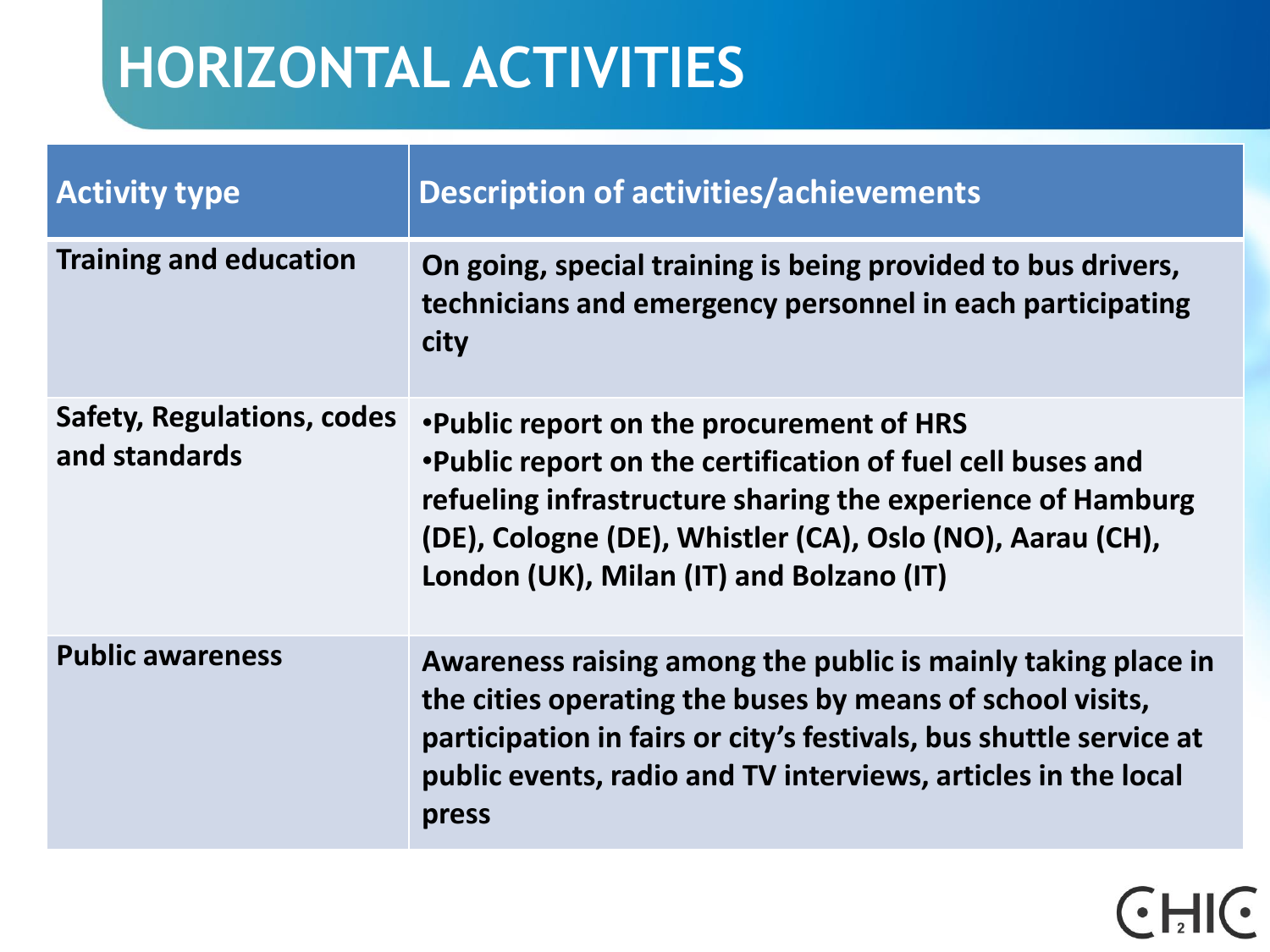# **DISSEMINATION ACTIVITIES**

| <b>Activity type</b> | <b>Description of activities/achievements</b>                                                                                                                                                                                                                                                                    |  |
|----------------------|------------------------------------------------------------------------------------------------------------------------------------------------------------------------------------------------------------------------------------------------------------------------------------------------------------------|--|
| <b>Conferences</b>   | •Key industrial events engaging the hydrogen community<br><b>.</b> Public transport events                                                                                                                                                                                                                       |  |
| <b>Workshops</b>     | 2013 & 2015<br>International Fuel Cell Bus Workshops Hamburg, California<br>2014/2015<br>Workshops with possible Phase 2 Cities: Stockholm and Lisbon<br>Fuel Cell Bus Study and CHIC (EE), in the framework of the FCB<br>commercialisation study, with possible Phase 2 Cities: e.g. Riga, Paris<br>and London |  |
| <b>Publications</b>  | •Eurotransport Magazine issue 3-2015 (June 2015)<br>.EU research Results Nº 41 - 2015<br><b>•Regional publications (numerous):</b><br>e.g. Umweltbuch Südtirol 2014                                                                                                                                              |  |
| <b>Other</b>         | •Bilateral meetings with other stakeholders<br><b>•Awards: Swiss Energy Watt d'Or (2013); shortlisted Norwegian</b><br><b>Transnova Prize (2014)</b>                                                                                                                                                             |  |
|                      |                                                                                                                                                                                                                                                                                                                  |  |

 $\bigodot$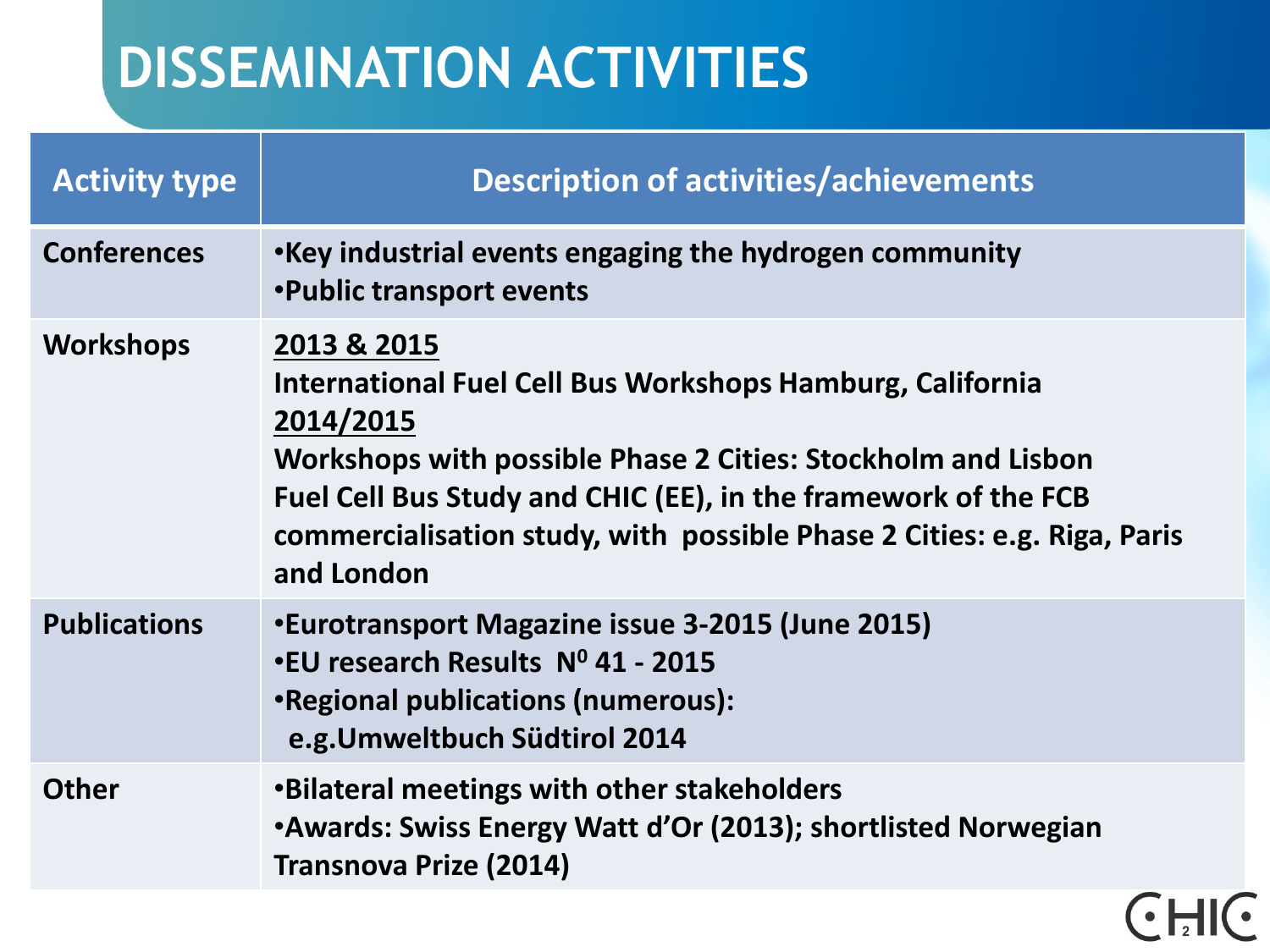# **EXPLOITATION PLAN/EXPECTED IMPACT**

#### **What has your project changed in the panorama of FCH technology development**

- $-$  Significantly improved H<sub>2</sub>FC bus fuel efficiency
- Further proved & improved bus and infrastructure durability and reliability
- Documented technological & commercial lessons & promoted these to regions
- Contributed to regulatory framework for  $H_2$  powered vehicles.
- $-$  Increased numbers and knowledge of OEMs and HRS suppliers in H<sub>2</sub> vehicles
- Provided much greater clarity about pre-conditions for commercialisation

#### **How will the project's results be exploited? When? By whom?**

- FCH JU Plan (FCS) being implemented to deploy a pan-European fleet of 300-600 fuel cell buses by 2020.
- CHIC Partners: Cities participating in FCS Phase 2: setting-up city clusters at national level, with the aim to jointly procure fuel cell buses.
- Industry partners continuing involvement in Bus and HRS production.